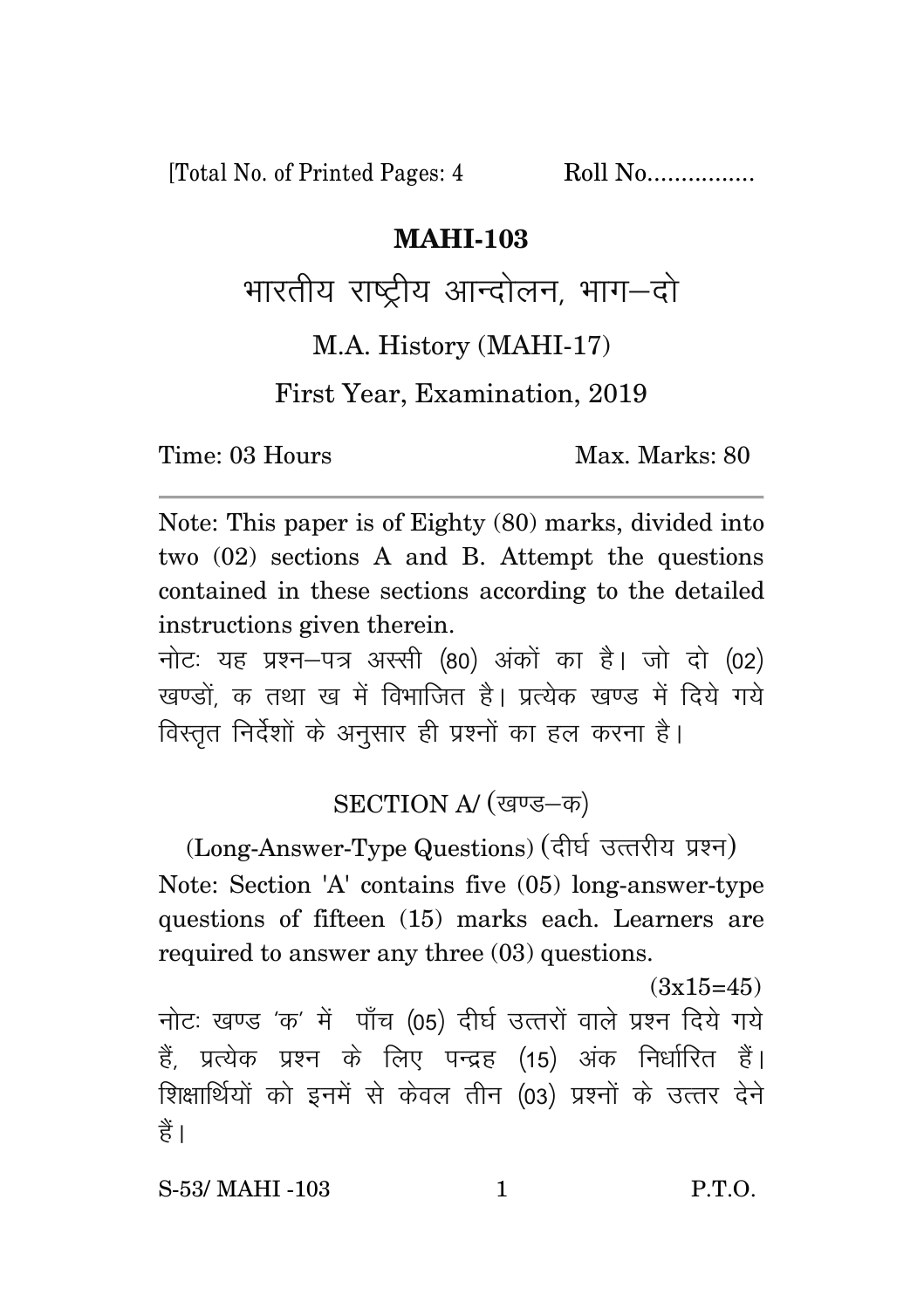1. Discuss the role of Subhash Chandra Bose and I.N.A. in the national movement of India

भारत के राष्ट्रीय आन्दोलन में सुभाष चन्द्र बोस और आई. एन. ए. की भमिका की चर्चा कीजिए।

2. Describe the circumstances responsible for the partition of India.

भारत–विभाजन हेत उत्तरदायी परिस्थितियों का वर्णन कीजिए।

3. Evaluate the role of Congress Socialists in the Indian National Movement.

भारतीय राष्ट्रीय आन्दोलन में कांग्रेस समाजवादियों की भूमिका का मुल्यांकन कीजिए।

- 4. Discuss the main features of the Act of 1919. 1919 के अधिनियम की प्रमुख विशेषताओं की व्याख्या कीजिए।
- 5. Write an essay on the economic exploitation of the British in India.

भारत में अंग्रेजों द्वारा आर्थिक दोहन पर निबन्ध लिखिए।

S-53/MAHI -103 
$$
2
$$
 P.T.O.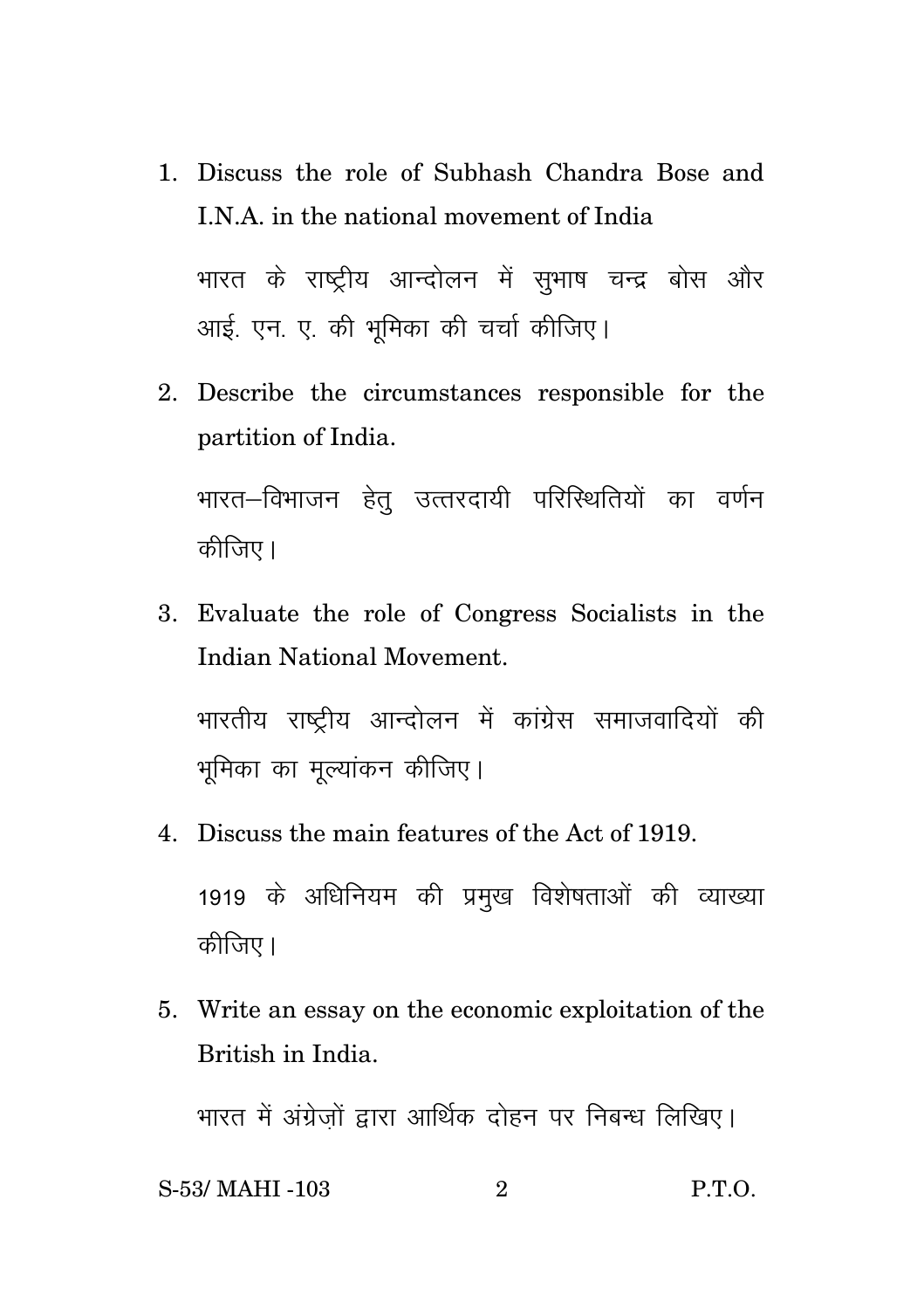Section B / (खण्ड-ख) (Short Answer Type Questions) (लघ उत्तरों वाले प्रश्न)

Note: Section 'B' contains eight (08) short-answer type questions of seven (07) marks each. Learners are required to answer any five (05) questions only.  $(5 \times 7 = 35)$ 

नोटः खण्ड 'ख' में आठ (08) लघु उत्तरों वाले प्रश्न दिए गये हैं प्रत्येक प्रश्न के लिए सात (07) अंक निर्धारित हैं। शिक्षार्थियों को इनमें से केवल पाँच (05) प्रश्नों के उत्तर देने हैं।

Briefly discuss the following:

निम्नलिखित पर संक्षेप में चर्चा कीजिए:

- 1. The Direct Action Day- 16 August 1946. सीधी कार्यवाही दिवस-16 अगस्त, 1946
- 2. Cabinet Mission Plan. क्रेबिनेट मिशन योजना
- 3. Praja Mandal Movement in princely states. देशी रियासतों में पूजा मण्डल आन्दोलन